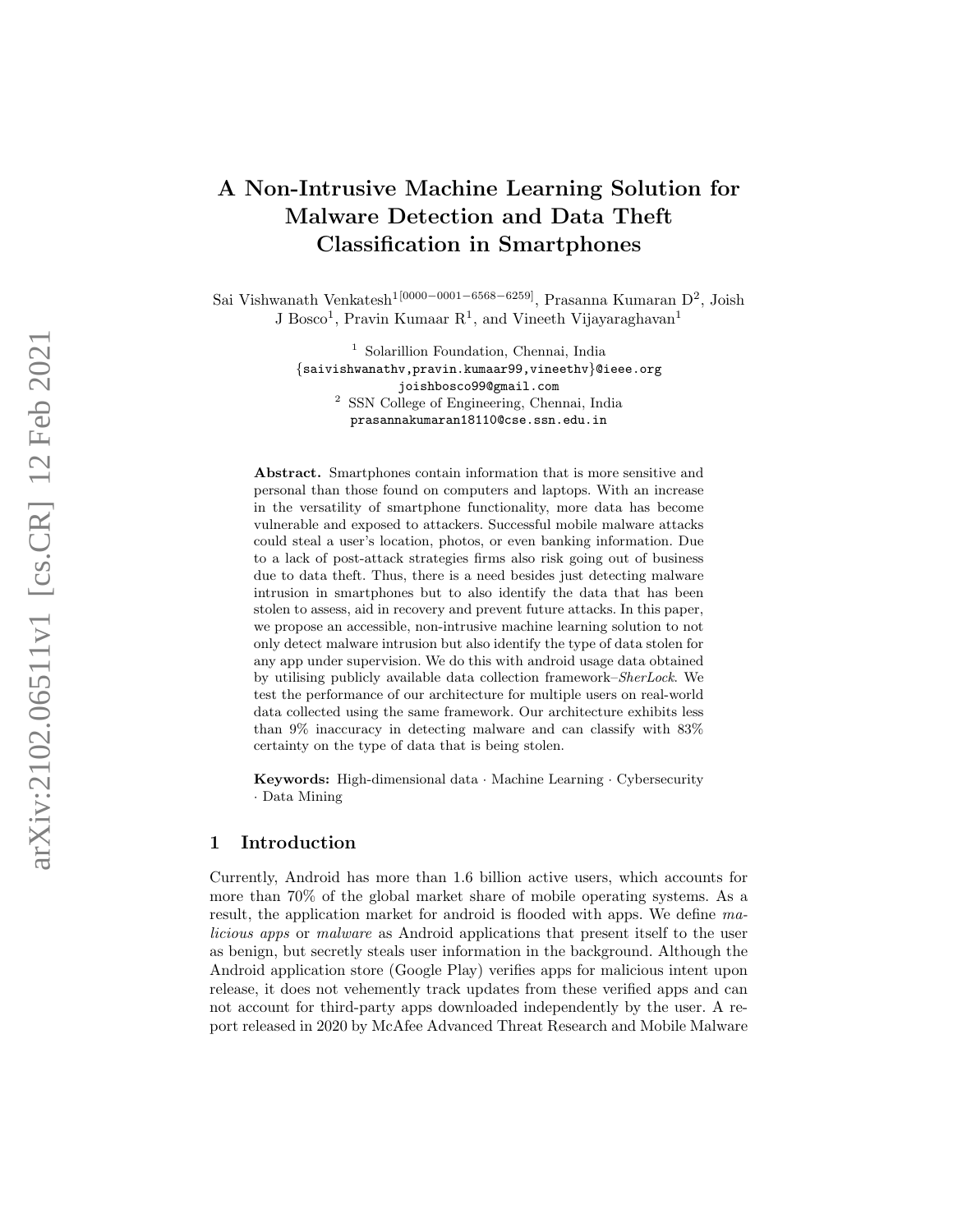Research [\[1\]](#page-12-0) suggests that malware developers roll out malware through verified apps in Google Play as updates to shield themselves from preliminary verification. Undetected malware attacks can steal sensitive and organization-crippling information from users such as photos, documents and browsing data. Data breaches are extremely disastrous for small and midsize firms and businesses. A report by the U.S. Securities and Exchange Commission [\[2\]](#page-12-1) states that 60% of small firms can not recuperate from data breaches and go out of business within 6 months. The IBM "Cost of a Data Breach Report 2020" [\[3\]](#page-12-2) suggests companies to establish an incident response (IR) plan to determine the damage done by the breach and contain it as soon as possible. It goes on to state that companies with an IR plan save an average of  $2\$  million in the event of a data breach. Furthermore, the report projects an increase in the costs of data breaches due to the COVID-19 pandemic and the increase in digital reliability. This calls for a need to not only detect malicious attacks but to also identify the stolen data to assess the damage, strategically recover and prevent future attacks. Performing this can help in understanding malware trends and aid in malware prevention research.

We propose a novel two-stage machine learning approach to detect malicious attacks for any app under supervision and identify the data stolen by the attack to aid in assessment and recovery.

The course of this paper is as follows: Section [2](#page-1-0) discusses the research works carried out with relevance to malware detection. In Section [3,](#page-2-0) we describe the dataset used in our study extensively. We elucidate the steps taken to make the data computationally feasible in Sections [4](#page-4-0) and [5.](#page-4-1) Later, in Section [6](#page-5-0) and [7](#page-6-0) we outline our model architecture and describe the parameters of its evaluation. Finally, in Section [8](#page-8-0) we report and discusses our findings.

# <span id="page-1-0"></span>2 Related Work

Mobile malware detection has been an active and broad area of research for the past several years. Static analysis was one of the first major mobile malware detection approaches proposed [\[4,](#page-12-3) [5\]](#page-12-4). Here, the source code of the target malware is analyzed to identify semantic signatures. Although static analysis can detect malware even before running the app, static analysis systems fail when the malware uses obfuscation techniques such as code encryption and repackaging. Dynamic analysis techniques [\[6,](#page-12-5) [7\]](#page-12-6) address code obfuscation and encryption in malware detection by executing the source code of the application in an isolated environment to analyze runtime characteristics based on frequency. However, this proves to be a bottleneck in dynamic analysis systems as isolated, lab-like noiseless data is hard to achieve and be implemented in a real-world setting. Static and dynamic methods additionally require super-user (root) access since they require source code to be implemented. Furthermore, Moser et al. [\[9\]](#page-12-7) suggests that the rate of developing rule-based solutions can not match the fast rate of new malware released to the world. thus, these solutions will fail to perform for new malware since they are rule-based and specific solutions.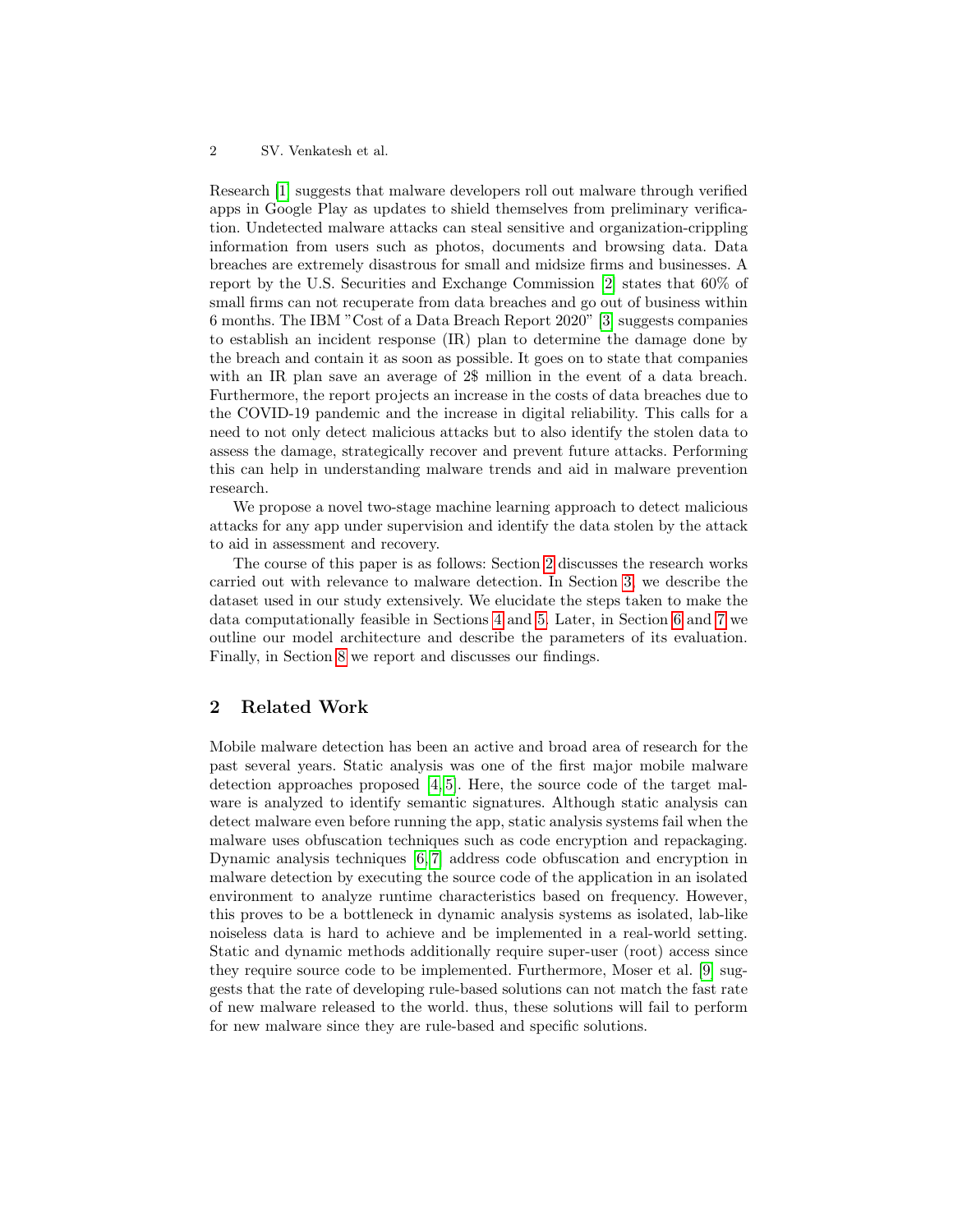Machine learning approaches were introduced to swiftly aid in detecting new malware as they are released. Notable works using these approaches include [\[11–](#page-12-8) [14\]](#page-12-9) that outperforms static and dynamic methods by modelling network usage for detection. [7] used various anomaly detection methods to detect malware using system and network data collected. Ronen et. al [\[10\]](#page-12-10) and related works go on to detect and classify the family of the detected malware by analysing dalvik bytecode from android devices. However, these works fail to address the security risk for any end user to obtain bytecode. This exposes the phone to further vulnerabilities due to the need for root access. There is a need for non-intrusive malware detection systems based on low privilege information such as usage statistics. This would allow easier user applicability and ensure better security over super-user vulnerabilities.

We propose modeling malware on usage statistics data and we consider one of the largest and most granular dataset for mobile sensor and software sampling - Sherlock Dataset As a result of the dataset's versatility it is suitable for a multitude of use-cases. Since it does not require root access to probe its data it is safe and reproducible for malware detection. Zheng et al. [\[16\]](#page-13-0) explored usage patterns and the relationship between mobile usage and the state (benign/malicious) of the application for this data. Wassermann et al. [\[17\]](#page-13-1) used low-level system features from this dataset with sampling techniques to deal with an inherent class imbalance and detect malicious actions performed on a smartphone.

Although, current research tackles malware detection extensively they fail to address data theft classification to aid damage assessment and recovery from data breaches.

We consider using the SherLock dataset to develop a machine learning malware detection pipeline that would detect if any given app is malicious and identify the data it attempts to steal if detected. We aim to utilize network traffic data, local and global system features to implement this solution.

#### <span id="page-2-0"></span>3 Dataset

For our experiments we used the SherLock dataset [\[15\]](#page-12-11). The SherLock Dataset, spanning over 10 billion records, involving over 50 volunteers is the result of a real-world data collection experiment to obtain low-level Android usage data alongside emulated malware. Such statistics do not require root access, therefore making any solution developed on the dataset more secure under real-world circumstances since rooting exposes a mobile phone to further vulnerabilities.

The experiment introduces two data collection agents to the mobile phones provided to the volunteers – Sherlock and Moriarty. Moriarty emulates malicious actions on the volunteer's mobile phones randomly through the course of the experiment generating distinct labels between malicious and benign actions. Meanwhile, Sherlock logs usage attributes and statistics in the background.

## 3.1 Sherlock Data Collection Agent

One of the ways Sherlock logs phone attributes is through Pull Probes which extract data periodically at a constant sampling rate. For our experiments we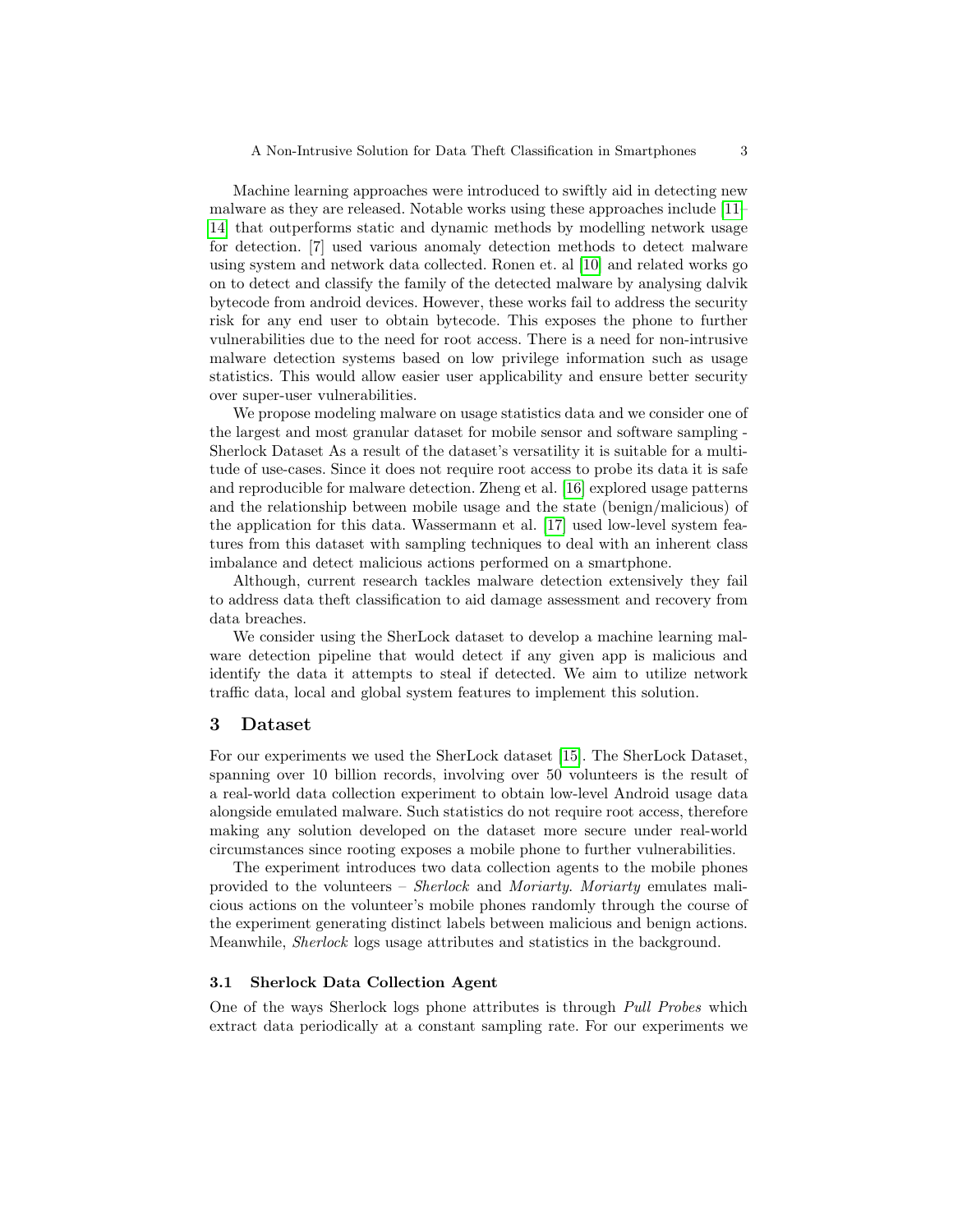| Malware Service Type | Target information                                     |
|----------------------|--------------------------------------------------------|
| Contacts             | Phonebook data                                         |
| <b>GPS</b>           | User coordinates (latitude and longitude)              |
| URL                  | Web address of every page visited by the user recently |
| Audio Records        | Audio records collected during the session             |
| Contacts             | Names and Phone numbers                                |
| <b>BrowserInfo</b>   | Account details, bookmarks and browser history         |
| Photos               | Images from gallery                                    |

<span id="page-3-0"></span>Table 1. Categories of Data Theft

consider the most frequently sampled pull probe in Sherlock named  $T\ddot{4}$ , which has a sampling rate of 5 seconds. T4 probes Global System Features as well as Local Application Features.

Global System Features (GSF) These features pertain to attributes with a global scope in the Android system such as network traffic, CPU and memory utilization, IO interrupts and WiFi related data. There are a total of 128 Global System Features.

Local Application Features (LAF) Alongside Global System Features, Linux-level data [\[19\]](#page-13-2) for every running application is sampled. This includes process specific features such as the scheduling priority, number of bytes transferred, number of threads and kernel level features used by an application at the time instant. There are a total of 56 Local Application Features.

Local Application Features used in context with Global System Features provides a rich feature set to determine if a given app exhibits malicious behaviour.

#### 3.2 Moriarty Malicious Agent

Moriarty presents itself to the user as a benign application, such as a Game or a Browser depending on the version of the app but covertly performs malicious actions. The malware emulated by each version is dissimilar to its precursor and targets different vulnerabilities in each version as illustrated in Table [1.](#page-3-0) The malware used by Moriarty are behavioural copies of malware found in the real-world.

The app contains labels indicating whether an action executed is benign or malicious. Furthermore, the details of the malicious actions such as the type of data stolen, number of bytes transmitted and time taken to transfer the stolen information are logged along with the labels. To collect sufficient information for the experiment the volunteers were reminded to use the Moriarty app if they have not used it for a couple of days.

For the experiment we have considered a computationally feasible subset of the SherLock dataset. It consists of data collected during the first quarter of 2016, with over 300 million records, spanning across 5 users.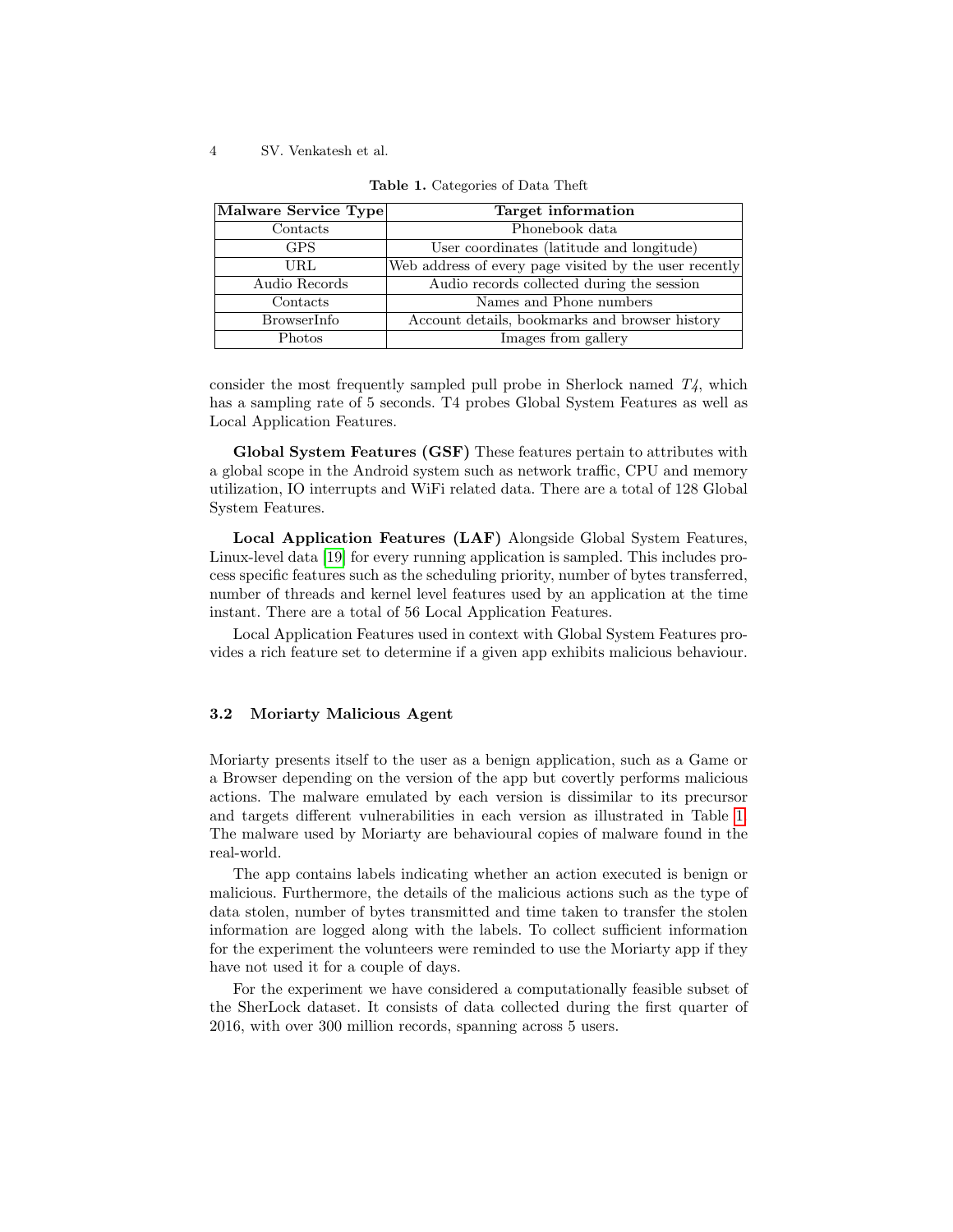## <span id="page-4-0"></span>4 Data Pre-processing

We aim to enable efficient data merging between Local Application Features  $(LAF)$  and Global System Features ( $GSF$ ). Let g and n denote the number of GSF and LAF. Assuming there are  $m$  apps running at the same time, each Global System Feature would correspond to multiple LAF at that instant of time. The vector space of application data (LAF at time t), denoted by  $\Omega_t$  for any time instant  $t$  is represented in Equation  $(1)$ .

<span id="page-4-2"></span>
$$
\Omega_t = \begin{Bmatrix} \omega_{11} & \omega_{12} & \dots & \omega_{1n} \\ \omega_{21} & \omega_{22} & \dots & \omega_{2n} \\ \vdots & \vdots & \vdots & \vdots \\ \omega_{m1} & \omega_{m2} & \dots & \omega_{mn} \end{Bmatrix} \tag{1}
$$

Consequently, if a relational join operation between GSF and LAF was performed it would lead to the generation of GSF duplicates for every running application with a shape of  $(m, g + n)$ . The size of this data denoted by  $S_{np}$  is  $m*(g+n)$  memory units. With the dataset spanning over 300 million records, it becomes essential to reduce memory consumption to expedite the data handling and modeling process. Therefore to overcome duplicates,  $\Omega_t$  is transformed into a row vector of shape  $(1, m*n)$  by performing PIVOT operation represented in Equation [\(2\)](#page-4-3), thus obtaining a functional dependency with time.

<span id="page-4-3"></span>
$$
PIVOT(\Omega_t) := \{ \omega_{ij} \mid i \in M \text{ and } j \in N \}
$$
\n
$$
M = \text{Set of all applications on the device}
$$
\n
$$
N = \text{Set of local application features}
$$
\n
$$
N = \text{Set of local application features}
$$

As a result of using  $PIVOT(\Omega_t)$  to merge with GSF as opposed to using  $\Omega_t$  we obtain a shape of  $(1, g + m * n)$  and size of this data denoted by  $S_p$  is  $1 * (g + m * n)$ . The size comparison of the data obtained from merging GSF with and without pivot operation is illustrated in Equations [\(3\)](#page-4-4). Thus, reducing the overall throughput as the number of applications increase.

$$
g + m * n \ll g * m + m * n
$$
  

$$
\implies S_p \ll S_{np}
$$
 (3)

<span id="page-4-4"></span>For the first quarter of 2016 in SherLock,  $g = 128$  and  $n = 56$  with an average of  $m = 55$  running at any given time.

We observed that  $S_{np} / S_p$  was 3.2 indicating that the pivot operation was effective in reducing the size of the merged data. We obtain a dataset with 14,234 features and 5.81 million records on merging this data with Moriarty labels.

## <span id="page-4-1"></span>5 Feature Selection

We strive to reduce the dataset to its most informative features for smooth and utilitarian processing. On closer inspection of the 14,234 features, we discovered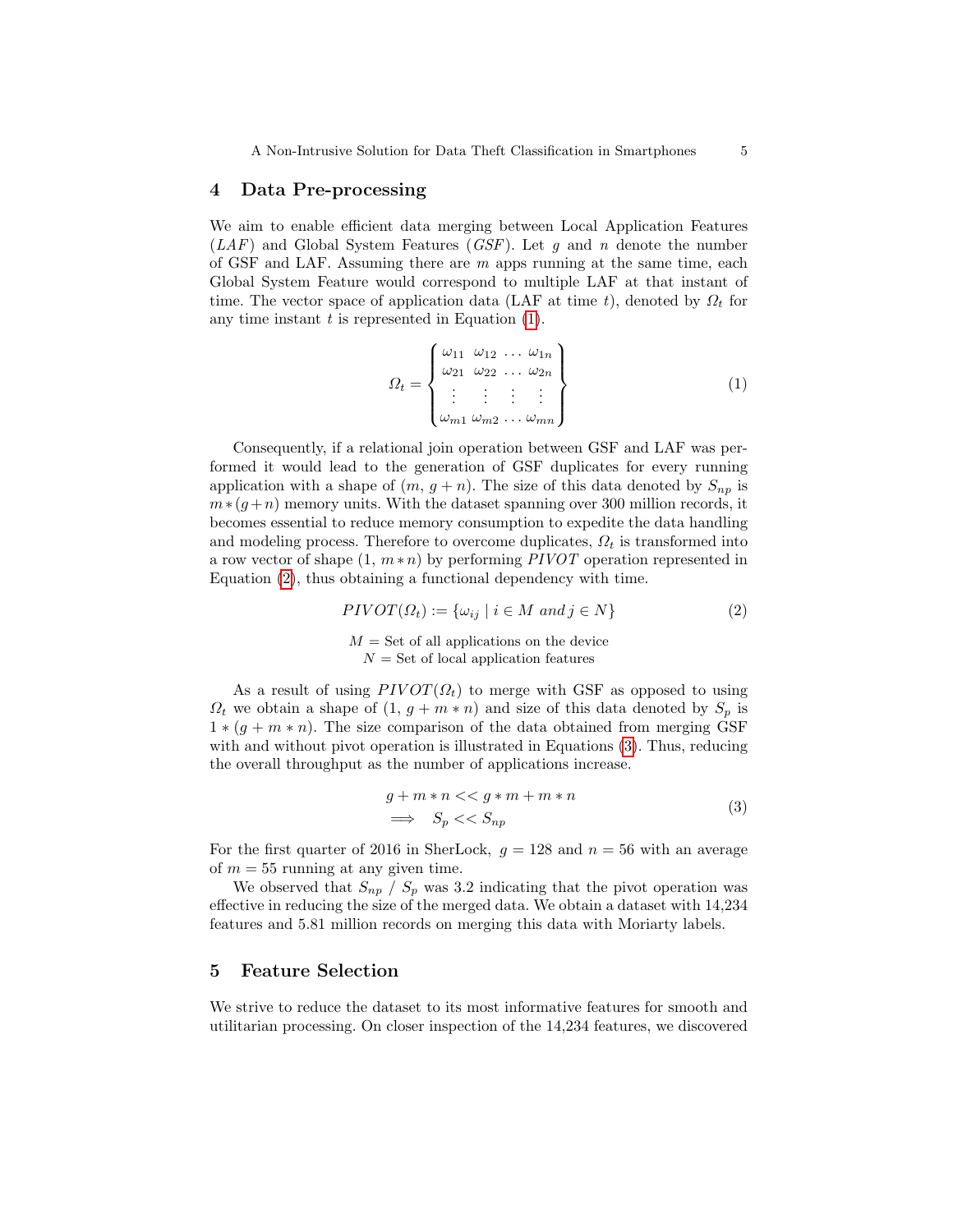12,726 features to have more than 70% of null values in them and we obtain 1508 features as a result of their removal. However, this remains significantly large for us to process, considering that we have 5.8 million records.

To further reduce the feature set, we pursue a feature selection method that ensures relevance towards our objective – malware detection and target classification. We considered LightGBM [\[20\]](#page-13-3) as it has proven to be fast and scalable especially when implemented on high dimensional datasets [\[22\]](#page-13-4). Using this technique we reduce our feature space to 150 and 100 important features for malicious detection and target classification respectively

With the features reduced to less then 15% of 1508 features, we can now implement stepwise forward selection [\[21\]](#page-13-5) – an iterative method to determine the least number of features required to obtain any given model's best performance. Using stepwise forward selection we reduce the features required to detect malware to 10 features and the features required to determine the data targeted by malware to 16 features.

As a result of our feature selection approach the feature set is reduced to approximately 0.1% of the original feature set. Table [2](#page-5-1) lists the most important features that were considered for modeling.

| Model Stage       | GSF                                                                       | LAF                                                                   |  |  |
|-------------------|---------------------------------------------------------------------------|-----------------------------------------------------------------------|--|--|
| Malware Detector  |                                                                           | dalvikprivatedirty_Moriarty,                                          |  |  |
|                   | totalmemory_used_size,<br>totalmemory_freesize,<br>traffic_totalrxpackets | dalvikprivatedirty_WhatsApp,                                          |  |  |
|                   |                                                                           | dalvikpss_Samsung Push Service,                                       |  |  |
|                   |                                                                           | otherpss_SherLock, rss_SherLock,                                      |  |  |
|                   |                                                                           | uidrxbytes_Moriarty.                                                  |  |  |
|                   |                                                                           | num_threads_SherLock                                                  |  |  |
| Target Classifier |                                                                           | utime_SherLock, rss_SherLock,                                         |  |  |
|                   |                                                                           | utime_Moriarty, stime_Moriarty,                                       |  |  |
|                   |                                                                           | importance_SherLock, lru_SherLock,                                    |  |  |
|                   |                                                                           | dalvikprivatedirty_SherLock,<br>vsize_Hangouts, num_threads_Moriarty, |  |  |
|                   |                                                                           |                                                                       |  |  |
|                   |                                                                           | rss_Hangouts, otherpss_Hangouts,                                      |  |  |
|                   |                                                                           | dalvikpss_Hangouts,                                                   |  |  |
|                   |                                                                           | num_threads_SherLock,                                                 |  |  |
|                   |                                                                           | utime_Unified Daemon,                                                 |  |  |
|                   |                                                                           | otherprivatedirty_Context Service,                                    |  |  |
|                   |                                                                           | vsize_Chrome                                                          |  |  |

<span id="page-5-1"></span>Table 2. Features Selected for Proposed Architecture

# <span id="page-5-0"></span>6 Modeling and Experimentation

Knowing the kind of data the malware steals could be of more use during data breach assessment compared to just detecting the presence of a malicious action. We propose a two-stage architecture illustrated in Fig. [1](#page-6-1) to classify data targeted by a positively detected malware. Our approach detects if a malicious action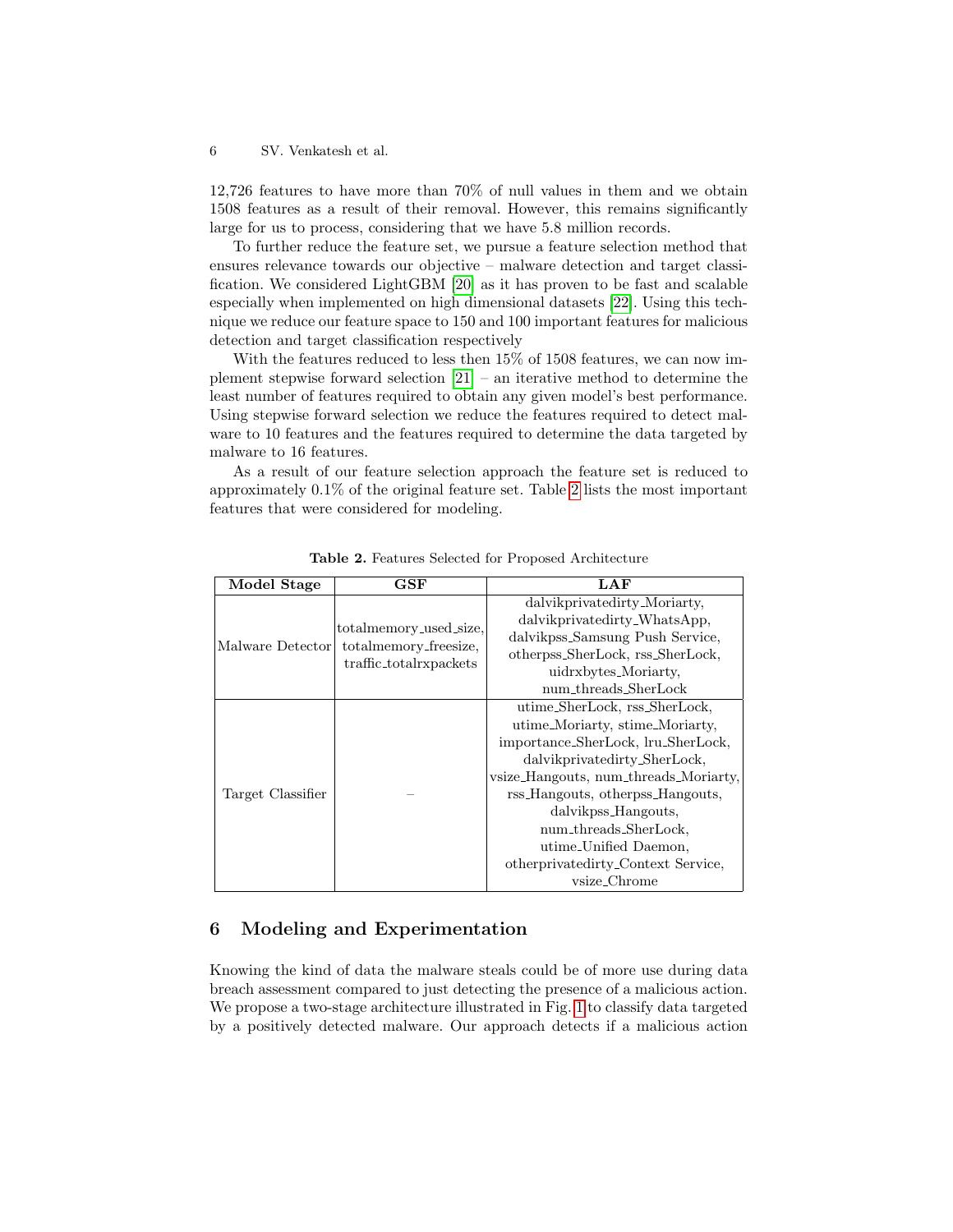occurs in the first stage and if positively detected, classifies the data targeted during the malicious action in the second stage.



<span id="page-6-1"></span>Fig. 1. Two-stage Architecture

## 6.1 Malware Detection

We primarily consider supervised tree-based models (Extra trees, Random forest, Decision tree and XGBoost) for malicious detection since they have proven to be effective for the data in use [\[16](#page-13-0)[–18\]](#page-13-6). Anomaly detection methods are suggested by Mirsky et al. [\[15\]](#page-12-11) due to the sparse frequency of malicious records observed in the data as compared to benign(1:90). We aim to identify if anomaly detection methods are effective as per prior assumption, therefore we consider a tree-based anomaly and outlier detection method–Isolation Forest.

## 6.2 Target classification

We pass the values detected as malicious in the first stage to further classify the data targeted in this stage. This is a multi–class classification problem to determine the type of data targeted by the malware as seen in Table [1.](#page-3-0) We consider models–Extra trees, XGBoost and K-nearest neighbours for this task.

## <span id="page-6-0"></span>7 Evaluation Metrics

## <span id="page-6-2"></span>7.1 Malware Detection

In this paper, we propose using *False Omission Rate* (FOR) and *False Positive* Rate (FPR) to evaluate the performance of a malicious detector. Accuracy and true positive rates as considered by  $[8, 11, 13, 16]$  $[8, 11, 13, 16]$  $[8, 11, 13, 16]$  $[8, 11, 13, 16]$  are not ideal choice of metrics as they evaluate the model's performance using the true positive values of the majority class which are generally high for highly imbalanced data such as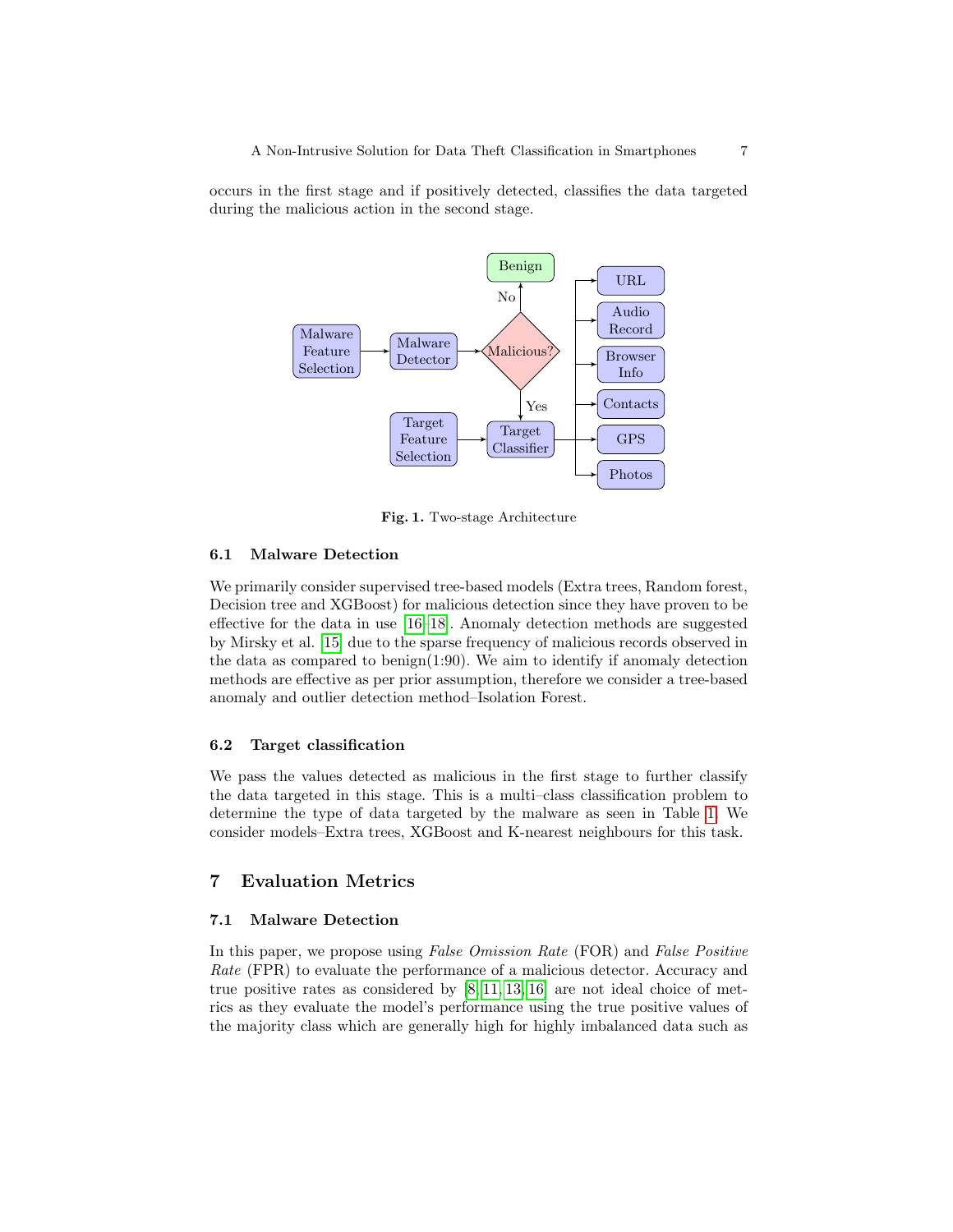SherLock and therefore compensate the impreciseness in classifying the minority class.

We aim to reduce the number of instances where a malware is misclassifed as benign. Therefore we consider False Omission Rate (FOR) and False Positive Rate (FPR) to evaluate the performance of the malicious detector.

FOR Illustrated in Equation [\(4\)](#page-7-0) this metric indicates the fraction of malicious actions that go undetected by a malicious classifier.

<span id="page-7-0"></span>
$$
FOR = \frac{Number\ of\ malicious\ records\ predicted\ benign}{Total\ malicious\ records}
$$
 (4)

FPR Illustrated in Equation [\(5\)](#page-7-1) this metric indicates the fraction of benign records that are misclassified.

<span id="page-7-1"></span>
$$
FPR = \frac{Number\ of\ benign\ records\ predicted\ malicious}{Total\ malicious\ predictions}
$$
\n(5)

Although each metric can be used individually, we propose using both FOR and FPR in conjunction to discover a detector with an overall good-fit for detecting presence of malawre. A lower FOR signifies the success of the first stage of our architecture (malware detection). Meanwhile, a lower FPR signifies a smaller error that will cascade to the next stage. Ideally both FOR and FPR need to be minimised to improve performance in data classification isn the second stage of our proposed two stage architecture.

## 7.2 Target Classification

Target Classification is a multi-class classification task that involves predicting what kind of data has been stolen by the malware. The different types of malware stolen were given equal importance and hence equal weights were considered for all the classes. Therefore, the average F1-score is the metric of choice used to evaluate the model in this stage.

| Classifier       | <b>False Omission Rate False Positive Rate</b> |       |
|------------------|------------------------------------------------|-------|
| Decision tree    | 0.063                                          | 0.222 |
| Extra trees      | 0.087                                          | 0.019 |
| Random forest    | 0.088                                          | 0.058 |
| <b>XGBoost</b>   | 0.646                                          | 0.296 |
| Isolation forest | 0.793                                          | 0.976 |

<span id="page-7-2"></span>Table 3. Malware Detection Results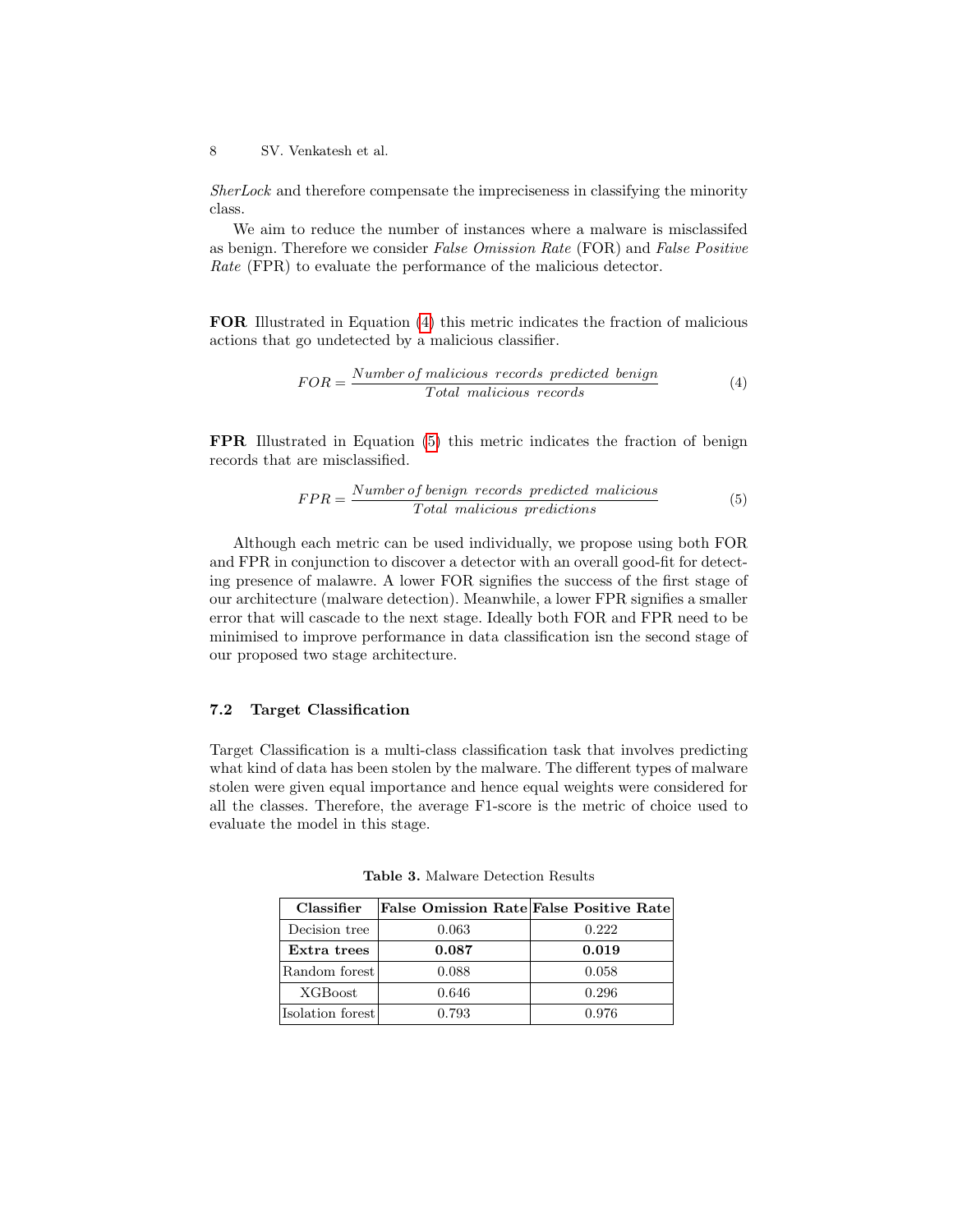

<span id="page-8-1"></span>Fig. 2. Density distributions of some of the most important features

## <span id="page-8-0"></span>8 Results and Discussions

To evaluate the performance of our proposed architecture, we consider training and testing on all the users combined. Each user has been proportionally sampled (stratified) while splitting into 75% for training and 25% for testing. Since the proposed architecture consists of two stages, it cascades performance at each level. We are reporting the results at each stage for a deeper understanding of our performance.

#### 8.1 Malware Detection

Tree-based classifiers prove to display superior performance for this task as illustrated in Table [3.](#page-7-2) This is due to their ability to capture discrete and categorical information more accurately.

However, contrary to prior assumption tree-based outlier detection method – Isolation forest, fails to detect malware with a FOR of 0.79. On observing the density distributions of some of the most important features in Fig. [2](#page-8-1) we discover an overlap between malicious and benign distributions. Anomaly detection methods are effective to identify outliers from distributions [\[8\]](#page-12-12). Since unsupervised and anomaly detection methods rely on the malware to exist outside benign distribution these methods may fail to detect malicious activity for this data.

With the least FOR of all the models considered (illustrated in Table [3\)](#page-7-2), Decision tree and Extra trees are the best malware detectors with 6.3% and 8.7%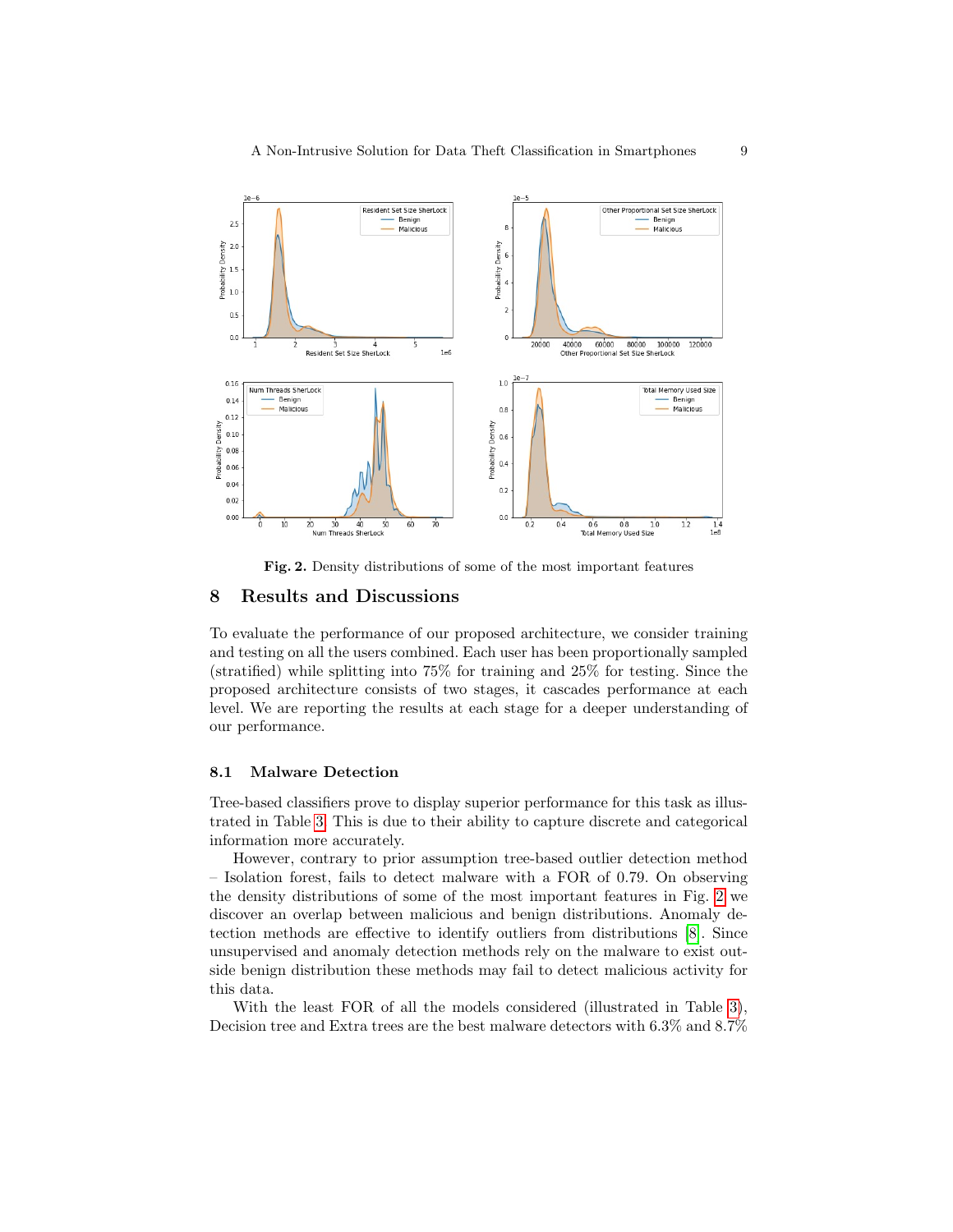FOR respectively. However, on closer inspection of the Decision tree detector we observe that it can only achieve this accuracy at the cost of 22.2% FPR. Since this is not desirable for a performance cascading architecture as discussed in Section [7.1,](#page-6-2) we use Extra trees to determine if an action is malicious before we classify its target in the next stage of our two-stage model.

#### 8.2 Progressive learning

It is necessary for any user to be trained using the SherLock framework before the user can successfully monitor a newly installed app from the market. The time taken by each user to train the detector with SherLock would desirably need to be reduced which can be done by minimising the required train data for the detection task. Our detector tackles this problem by combining all the users we have by performing stratified training and testing. Our detector exhibits the same accuracy with a decrease in train size as the number of users it has learned on increases. This is visualized in Fig. [3](#page-9-0) where we consider a threshold accuracy of 0.15 FOR to analyse the change in required train data for an Extra trees detector trained on 1-5 users. To achieve the threshold accuracy when our detector had trained only on a single user, the detector required atleast 76% train data. However our detector reduces the percentage of train data required by each user as it learns from more users. When the model was trained on 5 users it required only 52.5% of the train data to achieve the threshold FOR.



<span id="page-9-0"></span>Fig. 3. Progressive learning with increase in users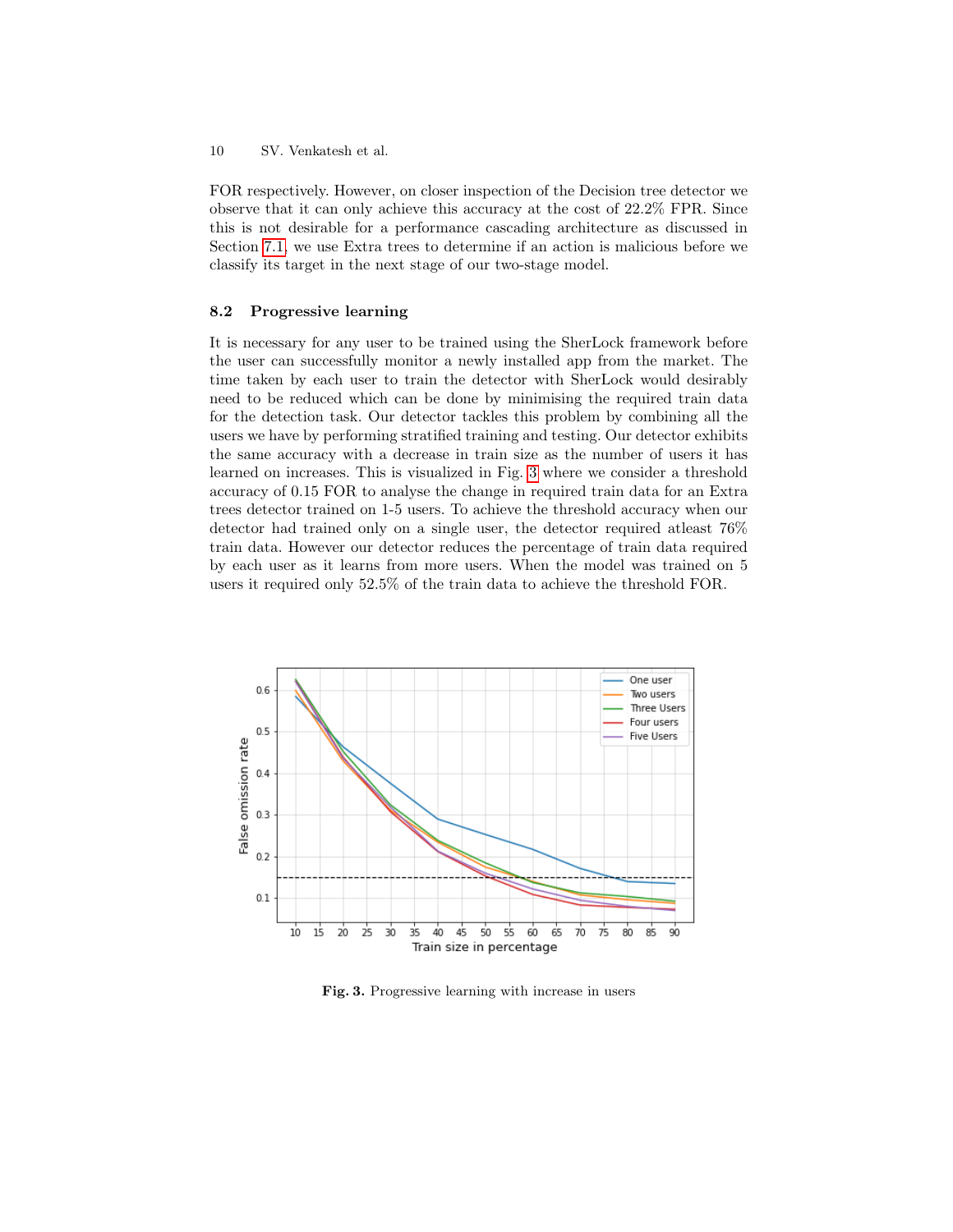| Models              | $ A$ verage F1 Score | Class-wise F1 Score (Support)                    |      |         |       |       |      |
|---------------------|----------------------|--------------------------------------------------|------|---------|-------|-------|------|
|                     |                      | Audio Record BrowserInfo Contacts GPS Photos URL |      |         |       |       |      |
|                     |                      | (5)                                              | (13) | (2.343) | (522) | (662) | (91) |
| Extra Trees         | 0.82                 | 0.44                                             | 0.58 | 0.99    | 0.99  | 0.99  | 0.90 |
| <b>XGBoost</b>      | 0.83                 | 0.44                                             | 0.64 | 0.99    | 0.98  | 0.99  | 0.89 |
| K-nearest neighbors | 0.79                 | 0.40                                             | 0.50 | 0.99    | 0.98  | 0.99  | 0.86 |

Table 4. Target detection results

#### 8.3 Target Classification

Table [8.2](#page-9-0) illustrates the results for classifying the target of the malicious actions predicted by the first stage. Due to the non-linearity posed by the datastream we consider tree-based algorithms such as ExtraTrees and XGBoost. Although XGBoost and ExtraTrees display comparable performances we prefer XGBoost to be integrated with our final pipeline since it has proven to be more scalable than the latter and displays the highest average performance of the models considered for the second stage.

With less than 9% inaccuracy in detecting malware from the first stage, we can predict with 83% certainty on what kind of data is being stolen when we use an Extra trees detector (Table [3\)](#page-7-2) coupled with an XGBoost classifier (Table [8.2\)](#page-9-0).

Furthermore, by using our feature selection approach we maintain the aforementioned model performance with the feature set reduced to approximately 0.1% of the original set. Stepwise forward selection for malware detection (illustrated in Fig. [4\)](#page-10-0) reveals that we only require 10 features to determine if an action is malicious to achieve a minimum FOR and FPR of 0.087 and 0.019 respectively. Fig. [5](#page-11-0) illustrates stepwise forward selection for target classification and suggests that we require only 16 features to categorize the type of data stolen. As a result of using such a small feature set, we minimize our throughput and processing time drastically.



<span id="page-10-0"></span>Fig. 4. Stepwise Forward Selection Convergence - Malware Detection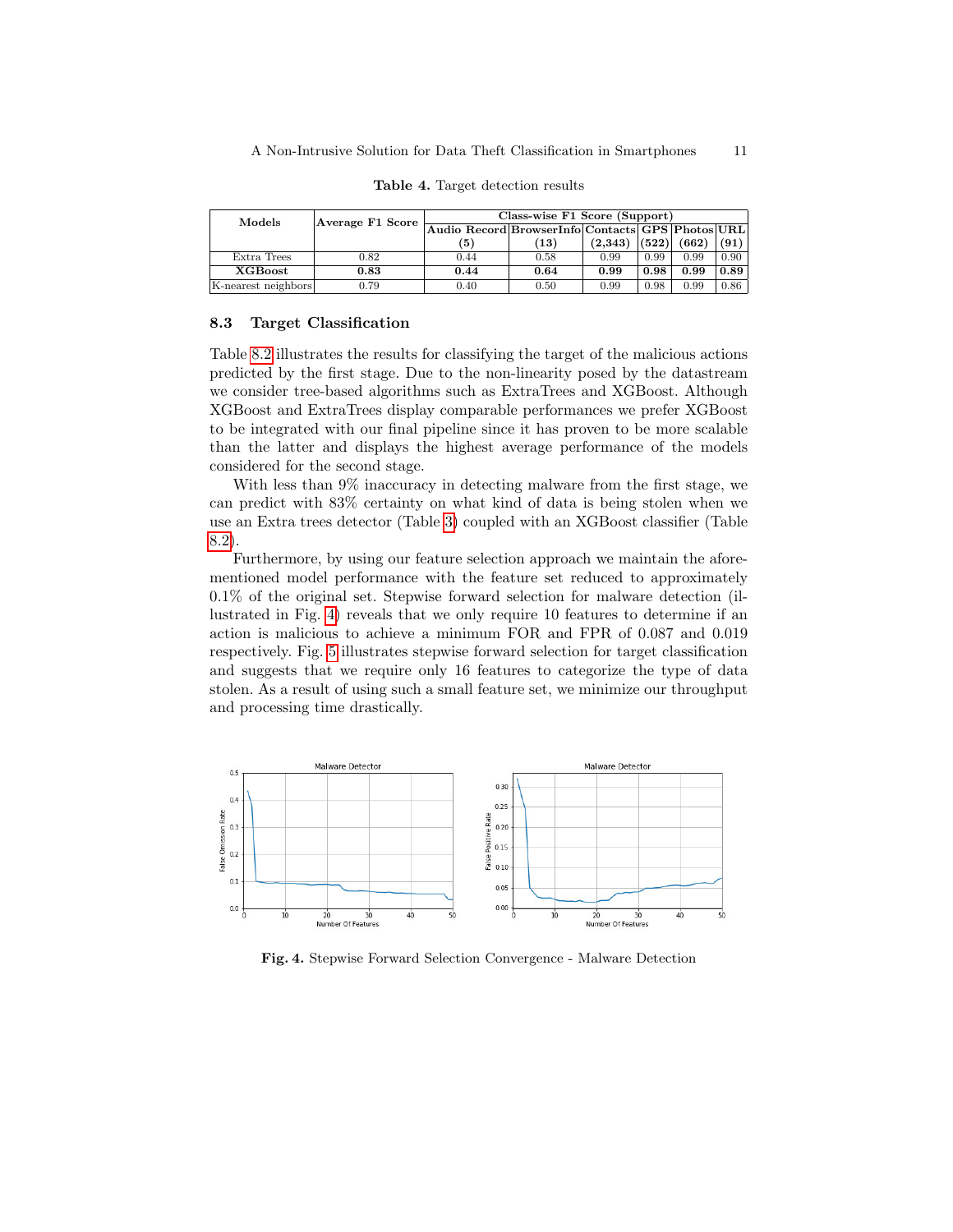

<span id="page-11-0"></span>Fig. 5. Stepwise Forward Selection Convergence - Target Classification

# 9 Conclusion

In this paper, we propose and successfully test a two-stage machine learning model on the SherLock dataset to detect malicious actions in a smartphone and identify the type of data it steals. We successfully reduce one of the largest datasets for malware classification (SherLock) to 0.1% of its initial feature set using our data preprocessing techniques and feature selection techniques. Furthermore, we go on to propose using False omission rate and False Positive Rate in conjunction to evaluate malware detectors. With 8.7% inaccuracy in detecting malware from the first stage, our model can predict with 83% certainty on what kind of data is being stolen when we use an Extra trees detector coupled with a XGBoost classifier. We exhibit our detector's robustness with the gradual decrease in the required train data from one user to achieve the aforementioned performance by training on more users and data. Anomaly/Outlier detection techniques for malware fail, since malicious actions do not lie outside benign distributions as conventionally expected.

# 10 Future Works

Although the proposed model reduces the percentage of train data required by a user to the minimum, malware detection is still dependent on user behaviour to work. There exists a need for a truly user-independent machine learning solution for malware detection to enhance user experience and ergonomics.

# 11 Acknowledgments

We would like to thank all the talented members at Solarillion Foundation without whom this work would have taken much longer to carry out.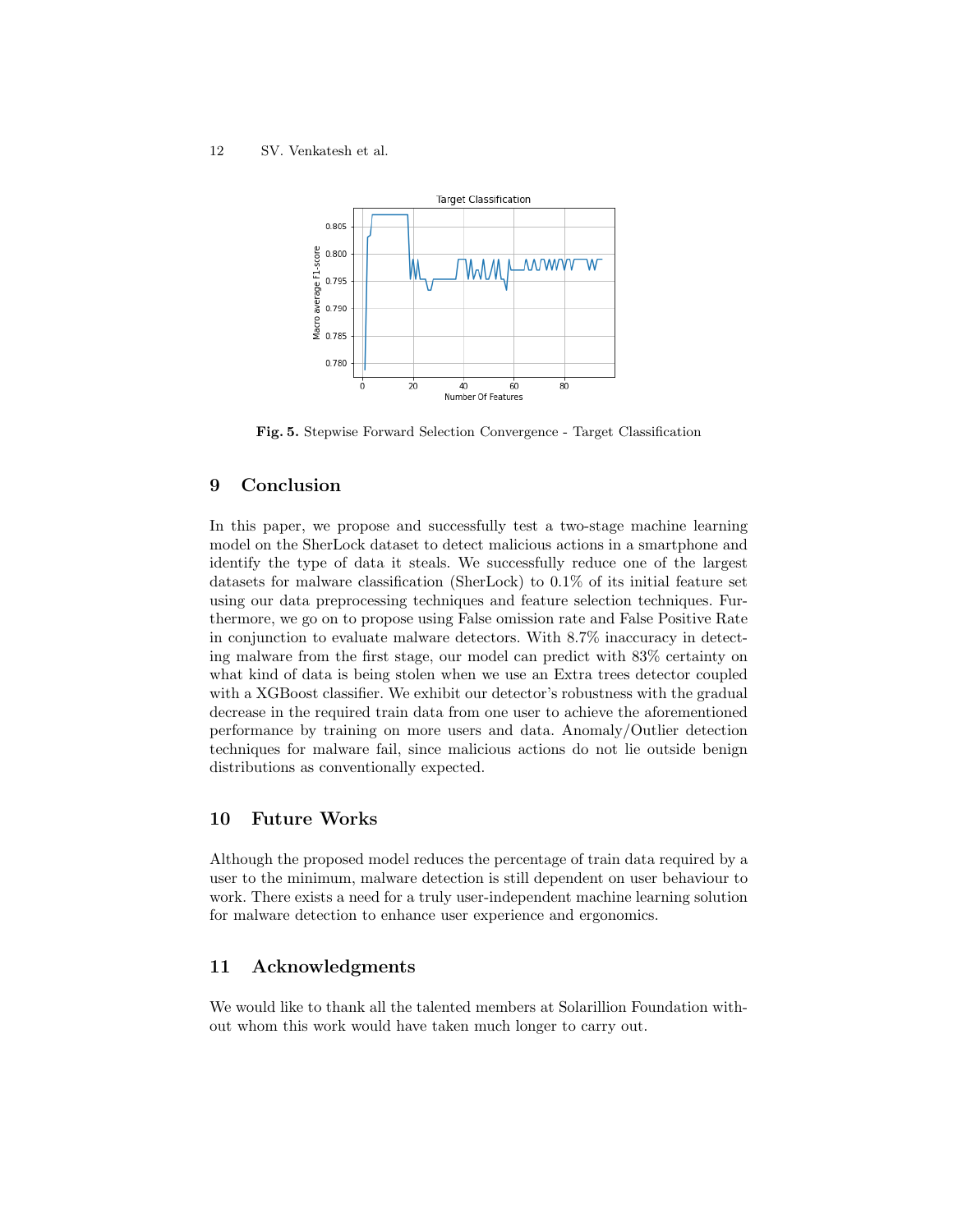## References

- <span id="page-12-0"></span>1. Raj Samani, "McAfee Mobile Threat Report Q1", 2020, URL: https://www.mcafee.com/content/dam/consumer/en-us/docs/2020-Mobile-Threat-Report.pdf
- <span id="page-12-1"></span>2. U.S. Securities and Exchange Commission, "The Need for Greater Focus on the Cybersecurity Challenges Facing Small and Midsize Businesses", 2015, URL: https://www.sec.gov/news/statement/cybersecurity-challenges-forsmall-midsize-businesses.html
- <span id="page-12-2"></span>3. IBM, Cost of a Data Breach Report 2020, URL: https://www.ibm.com/security/digital-assets/cost-data-breach-report/
- <span id="page-12-3"></span>4. Schmidt, A.-D., Bye, R., Schmidt, H.-G., Clausen, J., Kiraz, O., Yuksel, K. A., . . . Albayrak, S. (2009). Static Analysis of Executables for Collaborative Malware Detection on Android. 2009 IEEE International Conference on Communications.
- <span id="page-12-4"></span>5. A. P. Felt, E. Chin, S. Hanna, D. Song, and D. Wagner,"Android Permissions Demystied," in Proceedings of the 18th ACM Conference on Computer and Communications Security, 2011.
- <span id="page-12-5"></span>6. Enck, W., Gilbert, P., Chun, B. G., Cox, L. P., Jung, J., McDaniel, P., & Sheth, A. N. (2019). TaintDroid: An information-flow tracking system for realtime privacy monitoring on smartphones. In Proceedings of the 9th USENIX Symposium on Operating Systems Design and Implementation, OSDI 2010.
- <span id="page-12-6"></span>7. T. Bläsing, L. Batyuk, A. Schmidt, S. A. Camtepe and S. Albayrak, "An Android" Application Sandbox system for suspicious software detection," 2010 5th International Conference on Malicious and Unwanted Software, Nancy, Lorraine, 2010.
- <span id="page-12-12"></span>8. A. Shabtai, U. Kanonov, Y. Elovici, C. Glezer, Y. Weiss, "Andromaly: a behavioral malware detection framework for Android devices," Journal of Intelligent Information Systems, vol. 38, no. 1, pp. 161-190, 2012.
- <span id="page-12-7"></span>9. A. Moser, C. Kruegel and E. Kirda, "Limits of Static Analysis for Malware Detection," Twenty-Third Annual Computer Security Applications Conference (ACSAC 2007).
- <span id="page-12-10"></span>10. Royi Ronen, Marian Radu, Corina Feuerstein, Elad Yom-Tov, Mansour Ahmadi, "Microsoft Malware Classification Challenge", 2018, https://arxiv.org/abs/1802.10135
- <span id="page-12-8"></span>11. Shanshan Wang, Chen, Z., Zhang, L., Yan, Q., Yang, B., Peng, L., & Zhongtian Jia. (2016). TrafficAV: An effective and explainable detection of mobile malware behavior using network traffic. 2016 IEEE/ACM 24th International Symposium on Quality of Service (IWQoS).
- 12. Chen, Zhenxiang & Yan, Qiben & Han, Hongbo & Wang, Shanshan & Peng, Lizhi & Wang, Lin & Yang, Bo. (2017). Machine Learning Based Mobile Malware Detection Using Highly Imbalanced Network Traffic. Information Sciences. 433-434.
- <span id="page-12-13"></span>13. A. Arora, S. Garg and S. K. Peddoju, "Malware Detection Using Network Traffic Analysis in Android Based Mobile Devices," 2014 Eighth International Conference on Next Generation Mobile Apps, Services and Technologies, Oxford, 2014, pp. 66-71.
- <span id="page-12-9"></span>14. D. Bekerman, B. Shapira, L. Rokach and A. Bar, "Unknown malware detection using network traffic classification," 2015 IEEE Conference on Communications and Network Security (CNS), Florence, 2015, pp. 134-142.
- <span id="page-12-11"></span>15. Y. Mirsky, A. Shabtai, L. Rokach, B. Shapira, and Y. Elovici, "Sherlock vs Moriarty: A Smartphone Dataset for Cybersecurity Research," in Proceedings of the 2016 ACM Workshop on Artificial Intelligence and Security.